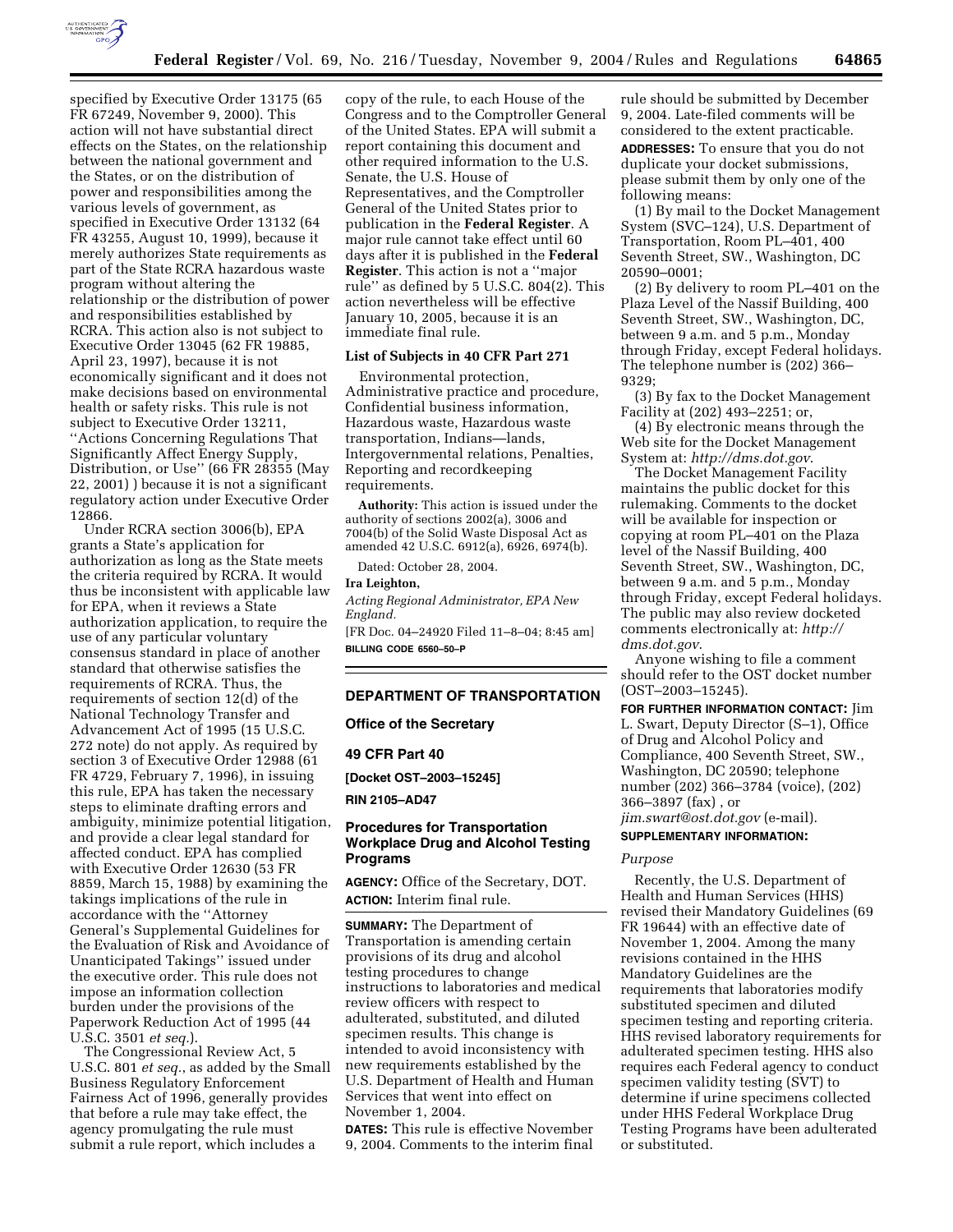While the Department of Transportation (DOT) intends to fully address all aspects of the HHS changes to their Mandatory Guidelines in a notice of proposed rulemaking (NPRM) to be published in the near future, we believe that it is appropriate to make a few modifications to part 40 to avoid a number of inconsistent requirements that the application of both part 40 and HHS Mandatory Guidelines may have created for laboratories and medical review officers (MROs) since November 1, 2004. Consequently, in this document, we are taking the following steps:

1. We have removed from part 40 the requirement that MROs deal with substituted results in a two-tiered fashion (*i.e.*, medical review for some and recollection under direct observation for others). MROs will provide medical review and verification for all laboratory-reported substituted specimen results. This change is necessary because, under the HHS Mandatory Guidelines, there will be no specimens with creatinine levels greater than or equal to 2 mg/dL that will be considered substituted.

2. We have also removed all part 40 references to substituted specimens having creatinine levels greater than or equal to 2 mg/dL. These simply will no longer exist under HHS Mandatory Guidelines.

3. We have made laboratory testing criteria for specific gravity and creatinine concentration of substituted specimens and diluted specimens consistent with the HHS Mandatory Guidelines. A urine specimen will be considered dilute when the creatinine concentration is greater than or equal to 2 mg/dL but less than 20 mg/dL and the specific gravity is greater than 1.0010 but less than 1.0030. Previously, urine specimens had been considered dilute when the creatinine concentration was above 5 mg/dL but less than 20 mg/dL and the specific gravity was greater than 1.001 but less than 1.003.

4. We have revised § 40.91 to make our authorized SVT consistent with the HHS Mandatory Guidelines. We have adopted HHS instructions that direct laboratories to perform validity tests for oxidizing adulterants and additional validity tests when certain conditions (*e.g.*, abnormal physical characteristics) are observed.

5. We have made laboratory results reporting requirements parallel to those in the HHS Mandatory Guidelines (with the exception of negative-dilute specimen results, explained in the section below).

#### *Background*

The DOT issued an interim final rule (IFR) on May 28, 2003 (68 FR 31624) in order to respond to scientific and medical information suggesting that we modify testing criteria for some specimens that were considered to be substituted and ultimately were treated as refusals to test. That 2003 IFR did not change the substitution criteria established by the HHS that we had used for our substitution criteria. However, the 2003 IFR required laboratories to report the numerical values of substituted specimens to MROs.

MROs were subsequently directed by the 2003 IFR to treat a substituted result as negative-dilute if the creatinine concentration was greater than or equal to 2 mg/dL. But, unlike part 40 procedures with other negative-dilute specimen results, MROs were instructed to direct employers to have the employee return to the collection site for a directly observed collection with no prior notice given to the employee. The result of the observed collection would be the result of record for the entire testing event. The HHS Mandatory Guidelines' approach to substituted test results allows DOT to simplify our guidance to MROs on how to deal with them.

The 2003 IFR solicited comments, and we received them from a dozen commenters. We will address these comments in the preamble to the forthcoming NPRM. In addition, some comments to the 2003 IFR mirrored comments that HHS received to the portion of the Mandatory Guidelines for which they requested comments. We will also take the HHS docket comments and their response to them into consideration in our upcoming NPRM.

While we have changed a number of items in part 40 to bring consistency between part 40 and the HHS Mandatory Guidelines (see previous section) regarding SVT, there are several important items on which the DOT and HHS rules will differ.

1. The DOT will maintain its current position that SVT is authorized but not required. In our 2000 regulation (65 FR 79462), we made SVT mandatory but retracted the requirement in technical amendments published in 2001 (66 FR 41944). We will not make SVT mandatory as a feature of this IFR, but may propose, in a forthcoming NPRM that we are considering, that such testing be made mandatory. Therefore, § 40.89 remains unchanged by this IFR. However, laboratories conducting SVT of DOT specimens must do so in accordance with the testing

requirements established in the HHS Mandatory Guidelines.

In proposing mandatory SVT in the NPRM, we would consider HHS' entire Mandatory Guidelines and any subsequent HHS handbook materials. We would also update our cost figures for SVT (that were originally calculated four years ago) in the context of such a proposal. Ultimately, this should enable DOT-regulated employers not currently conducting SVT the time needed to arrange with their laboratories and Consortia/Third Party Administrators to do so.

2. In this IFR, we will require MROs to treat laboratory reported negativedilute results with creatinine levels greater than or equal to 2 mg/dL but equal to or less than 5 mg/dL as negative-dilutes that require immediate recollections under direct observation. Therefore, MRO procedures at § 40.155 reflect this requirement and employers will continue to follow their obligations for negative-dilute results at § 40.197(b) and (c).

3. To assist MROs with their negativedilute results responsibilities, we will require laboratories to provide creatinine and specific gravity numerical values for all specimens they report to the MRO as being negativedilute.

#### **Regulatory Analyses and Notices**

The statutory authority for this rule derives from the Omnibus Transportation Employee Testing Act of 1991 (49 U.S.C. 102, 301, 322, 5331, 20140, 31306, and 54101 *et seq.*) and the Department of Transportation Act (49 U.S.C. 322).

This rule is not significant for purposes of Executive Order 12866 or the DOT's regulatory policies and procedures. It represents minor modifications to our procedures which are intended to further align our laboratory and MRO procedures with those requirements that are being directed by HHS. Their economic effects will be negligible. Consequently, the Department certifies, under the Regulatory Flexibility Act, this rule will not have a significant economic impact on a substantial number of small entities.

Under the criteria of section 553 of the Administrative Procedure Act (APA), an agency may, for good cause, determine that prior notice and public comment are impractical, unnecessary, or contrary to the public interest. The Department believes good cause exists for this interim change to be made without prior notice and public comment. It is imperative that some significant laboratory and MRO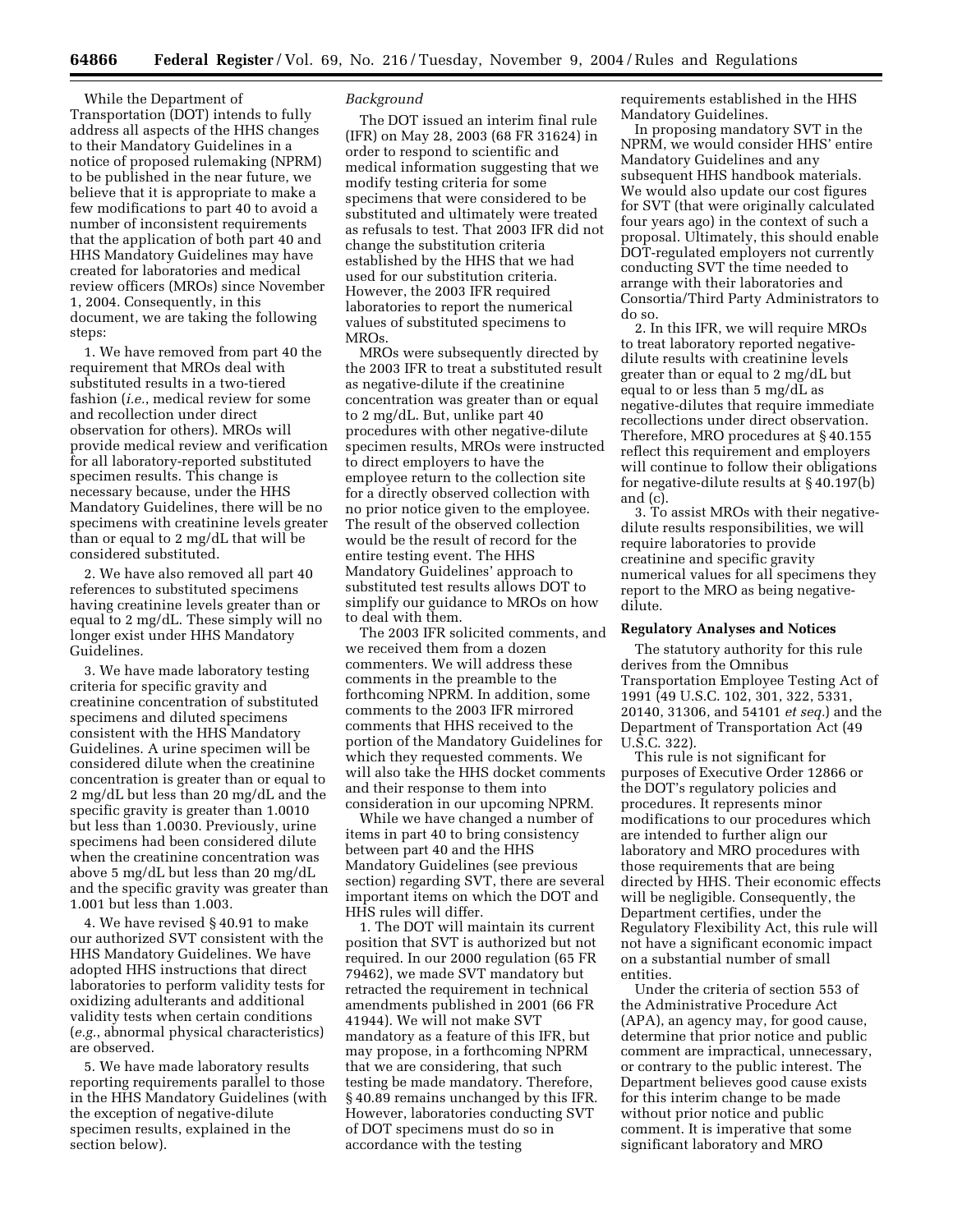requirements of the Department's regulation and that of HHS be harmonized.

#### **List of Subjects in 49 CFR Part 40**

Administrative practice and procedures, Alcohol abuse, Alcohol testing, Drug abuse, Drug testing, Laboratories, Reporting and recordkeeping requirements, Safety, Transportation.

Issued this 4th Day of November, 2004, at Washington DC.

# **Norman Y. Mineta,**

*Secretary of Transportation.*

■ For reasons discussed in the preamble, the Department of Transportation amends part 40 of Title 49 Code of Federal Regulations, subtitle A, as follows:

### **PART 40—PROCEDURES FOR TRANSPORTATION WORKPLACE DRUG AND ALCOHOL TESTING PROGRAMS**

■ 1. The authority citation for 49 CFR Part 40 is revised to read as follows:

**Authority:** 49 U.S.C. 102, 301, 322, 5331, 20140, 31306, and 54101 *et seq.*; 49 U.S.C. 322.

■ 2. Section 40.67 is amended by revising paragraph (a)(3) to read as follows:

### **§ 40.67 When and how is a directly observed collection conducted?**

# $(a) * * * *$

(3) The laboratory reported to the MRO that the specimen was negativedilute with a creatinine concentration greater than or equal to 2 mg/dL but less than or equal to 5 mg/dL, and the MRO reported the specimen to you as negative-dilute and that a second collection must take place under direct observation (see § 40.197(b)(1)). \* \* \* \* \*

■ 3. Section 40.91 is amended by revising paragraphs (a), (b), (c), (d), and (e) and by removing paragraph (f) as follows:

#### **§ 40.91 What validity tests must laboratories conduct on primary specimens?**

\* \* \* \* \* (a) You must determine the creatinine concentration on each primary specimen. You must also determine its specific gravity if you find the creatinine concentration to be less than 20 mg/dL.

(b) You must determine the pH of each primary specimen.

(c) You must perform one or more validity tests for oxidizing adulterants on each primary specimen.

(d) You must perform additional validity tests on the primary specimen when the following conditions are observed:

(1) Abnormal physical characteristics; (2) Reactions or responses

characteristic of an adulterant obtained during initial or confirmatory drug tests (*e.g.*, non-recovery of internal standards, unusual response); or

(3) Possible unidentified interfering substance or adulterant.

(e) If you determine that the specimen is invalid and HHS guidelines direct you to contact the MRO, you must contact the MRO and together decide if testing the primary specimen by another HHS certified laboratory would be useful in being able to report a positive or adulterated test result.

■ 4. Section 40.93 is revised to read as follows:

#### **§ 40.93 What criteria do laboratories use to establish that a specimen is dilute or substituted?**

(a) As a laboratory, you must consider the primary specimen to be dilute when:

(1) The creatinine concentration is greater than or equal to 2 mg/dL but less than 20 mg/dL, and

(2) The specific gravity is greater than 1.0010 but less than 1.0030 on a single aliquot.

(b) As a laboratory, you must consider the primary specimen to be substituted when the creatinine concentration is less than 2 mg/dL and the specific gravity is less than or equal to 1.0010 or greater than or equal to 1.0200 on both the initial and confirmatory creatinine tests and on both the initial and confirmatory specific gravity tests on two separate aliquots.

■ 5. Section 40.97 is amended by revising  $(a)(2)$ ,  $(b)$  and  $(7)$  and  $(e)(1)$  and (2), and adding paragraph (e)(3), to read as follows:

### **§ 40.97 What do laboratories report and how do they report it?**

 $(a) * * * *$ (2) Negative-dilute, with numerical values for creatinine and specific

gravity; \* \* \* \* \* (6) Adulterated, with numerical values (when applicable), with remark(s);

(7) Substituted, with numerical values for creatinine and specific gravity; or \* \* \* \* \*

(e)(1) You must provide quantitative values for confirmed positive drug test results to the MRO when the MRO requests you to do so in writing. The MRO's request may be either a general request covering all such results you

send to the MRO or a specific case-bycase request.

(2) You must provide the numerical values that support the adulterated (when applicable) or substituted result, without a request from the MRO.

(3) You must also provide to the MRO numerical values for creatinine and specific gravity for the negative-dilute test result, without a request from the MRO.

\* \* \* \* \*

#### **§ 40.131 [Amended]**

■ 6. Section 40.131(a) is amended by removing, after the word ''substituted'' and before the comma, the words ''with creatinine concentration of less than 2 mg/dL''.

■ 7. Section 40.145 is amended by revising paragraphs (a) and (e)(2) to read as follows:

### **§ 40.145 On what basis does the MRO verify test results involving adulteration or substitution?**

(a) As an MRO, when you receive a laboratory report that a specimen is adulterated or substituted, you must treat that report in the same way you treat the laboratory's report of a confirmed positive for a drug or drug metabolite.

\* \* \* \* \* (e) \* \* \*

(2) To meet this burden in the case of a substituted specimen, the employee must demonstrate that he or she did produce or could have produced urine through physiological means, meeting the creatinine concentration criterion of less than 2 mg/dL and the specific gravity criteria of less than or equal to 1.0010 or greater than or equal to 1.0200 (see § 40.93(b)).

\* \* \* \* \* ■ 8. Section 40.155 is amended by revising paragraphs (a) and (c) to read as follows:

#### **§ 40.155 What does the MRO do when a negative or positive test result is also dilute?**

(a) When the laboratory reports that a specimen is dilute, you must, as the MRO, report to the DER that the specimen, in addition to being negative or positive, is dilute.

\* \* \* \* \*

(c) When you report a dilute specimen to the DER, you must explain to the DER the employer's obligations and choices under § 40.197, to include the requirement for an immediate recollection under direct observation if the creatinine concentration of a negative-dilute specimen was greater than or equal to 2mg/dL but less than or equal to 5mg/dL.